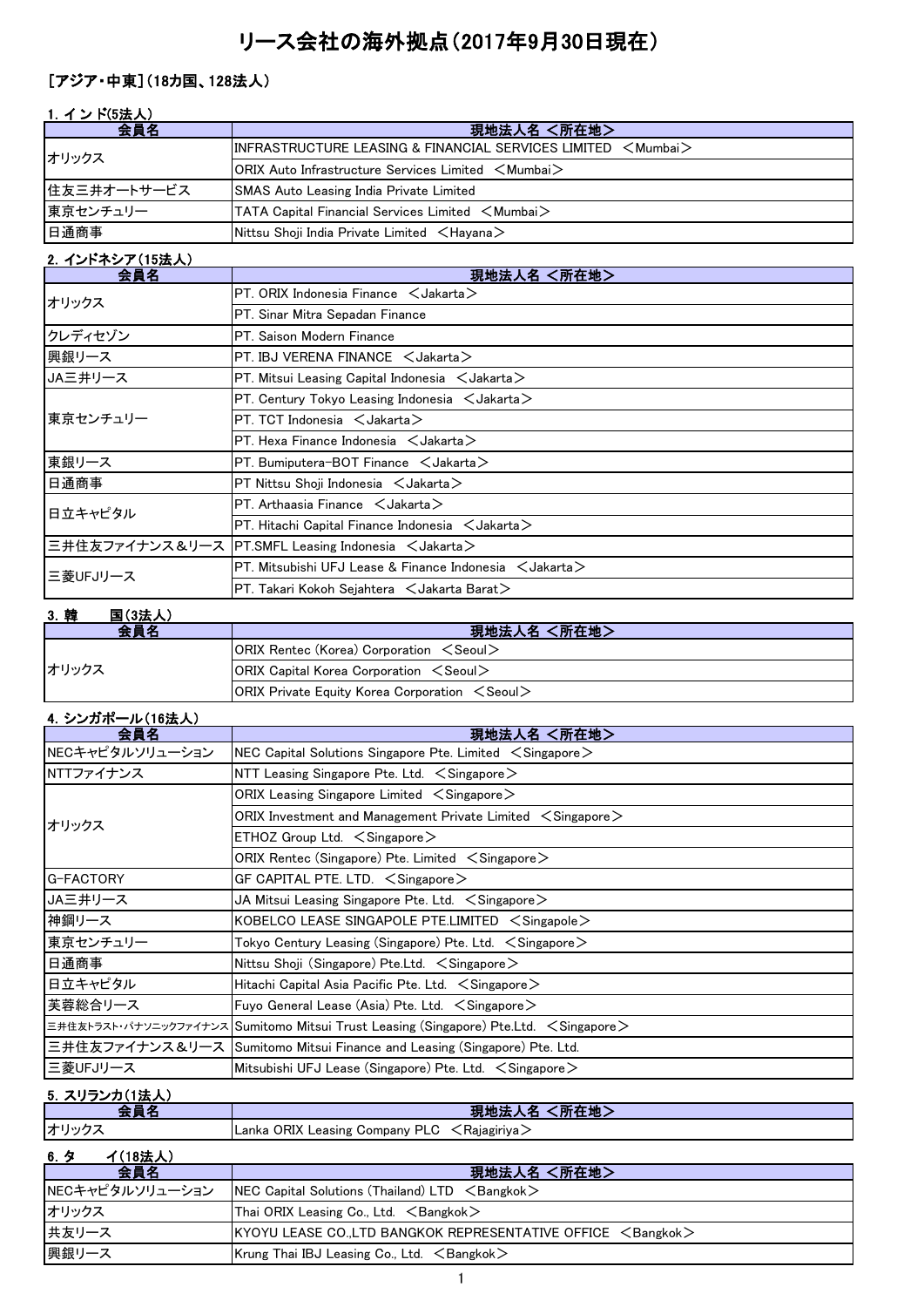| G-FACTORY   | GF CAPITAL (THAILAND)CO. LTD. $\leq$ Bangkok $>$                                |
|-------------|---------------------------------------------------------------------------------|
| 住友三井オートサービス | Sumitomo Mitsui Auto Leasing & Service (Thailand) Co., Ltd. <bangkok></bangkok> |
|             | TISCO Tokyo Leasing Co., Ltd. $\leq$ Bangkok $>$                                |
| 東京センチュリー    | TC Advanced Solutions Co., Ltd. $\leq$ Bangkok $>$                              |
|             | TC Car Solutions (Thailand) Co., Ltd. $\leq$ Bangkok $>$                        |
|             | HTC Leasing Co., Ltd. $\leq$ Bangkok $>$                                        |
| 東銀リース       | BTMU Leasing (Thailand) Co., Ltd. $\leq$ Bangkok $\geq$                         |
|             | Nittsu Shoji (Thailand) Co., Ltd. $\lt$ Ayutthaya $>$                           |
| 日通商事        | Nittsu Shoji Leasing (Thailand) Co., Ltd. <bangkok></bangkok>                   |
|             | AZL (Thailand) Co., Ltd. < Prachinburi>                                         |
| 日立キャピタル     | Hitachi Capital (Thailand) Co., Ltd. <bangkok></bangkok>                        |
|             | 三井住友ファイナンス&リース SMFL Leasing (Thailand) Co., Ltd. <bangkok></bangkok>            |
| 三菱UFJリース    | Bangkok Mitsubishi UFJ Lease Co., Ltd. $\leq$ Bangkok $\geq$                    |
|             | MUL (Thailand) Co., Ltd.                                                        |

| 7. 台<br><b>湾(6法人)</b> |                                           |
|-----------------------|-------------------------------------------|
| 会員名                   | 現地法人名 <所在地>                               |
|                       | ORIX Taiwan Corporation <台北>              |
| オリックス                 | ORIX Auto Leasing Taiwan Corporation <台北> |
|                       | ORIX Taiwan Asset Management Company <台北> |
| JA三井リース               | 日商三井租賃事業股份有限公司 台北分公司 <taipei></taipei>    |
| 昭和リース                 | 日商昭和租賃股份有限公司 台北分公司                        |
| 東京センチュリー              | 統一東京股份有限公司 <台北>                           |

### 8.中 国(24法人、香港除く)

| 会員名       | 現地法人名 <所在地>                                                                                |  |
|-----------|--------------------------------------------------------------------------------------------|--|
| NTTファイナンス | 環宇郵電国際租賃有限公司 <北京>                                                                          |  |
|           | ORIX China Corporation <上海>                                                                |  |
|           | CHINA RAILWAY LEASING CO., LTD. <上海>                                                       |  |
| オリックス     | Beijing Oriental Jicheng Co., Ltd. <北京>                                                    |  |
|           | ORIX (China) Investment Co., Ltd <大連>                                                      |  |
|           | Pang Da ORIX Auto Leasing Co., Ltd. <北京>                                                   |  |
| 興銀リース     | 興銀融資租賃(中国)有限公司 <上海>                                                                        |  |
|           | 東瑞盛世利融資租賃有限公司 <上海>                                                                         |  |
|           | 東瑞盛世利(上海)商業保理有限公司 <上海>                                                                     |  |
| 東京センチュリー  | 統盛融資租賃有限公司 <蘇州>                                                                            |  |
|           | 大連氷山集団華慧達融資租賃有限公司 <大連>                                                                     |  |
|           | 蘇州高新福瑞融資租賃有限公司 <蘇州>                                                                        |  |
| 東銀リース     | 東銀融資租賃(天津)有限公司 <天津>                                                                        |  |
|           | 東銀利市商業保理(上海)有限公司 <上海>                                                                      |  |
| 日通商事      | 日通商事(武漢)倉儲有限公司 <武漢>                                                                        |  |
|           | 日通商事(上海)貿易有限公司 <上海>                                                                        |  |
| 日立キャピタル   | Hitachi Capital Leasing (China) Co.,Ltd. (日立租賃 (中国) 有限公司) <北京>                             |  |
|           | Hitachi Capital Factoring (China) Co., Ltd. < 上海>                                          |  |
| 芙蓉総合リース   | 芙蓉綜合融資租賃(中国)有限公司 <上海>                                                                      |  |
|           | Sumitomo Mitsui Finance and Leasing (China) Co., Ltd. (三井住友融資租賃 (中国) 有限公司)<br><広州>         |  |
|           | 三井住友ファイナンス&リース  Shanghai Sumitomo Mitsui Finance and Leasing Co.,Ltd.(上海三井住友融資租賃有限公司) <上海> |  |
|           | Shanghai Sumitomo Mitsui General Finance and Leasing Co., Ltd.(上海三井住友総合融資租賃有限公司) <上海>      |  |
| 三菱UFJリース  | Mitsubishi UFJ Lease & Finance (China) Co. Ltd. < Shanghai>                                |  |
|           | DMC Energy Management Services (Shenzhen) Co., Ltd.                                        |  |

### 8.中 国 (香 港)(12法人)

| 会員名             | 現地法人名 <所在地>                                           |  |
|-----------------|-------------------------------------------------------|--|
| NECキャピタルソリューション | NEC Capital Solutions Hong Kong Limited <九龍>          |  |
| オリックス           | <b>ORIX Asia Limited</b>                              |  |
|                 | <b>ORIX Asia Capital Limited</b>                      |  |
| 首都圏リース          |                                                       |  |
| ディー・エフ・エル・リース   | DFL-Shutoken Leasing (Hong Kong) Company Limited <香港> |  |
| 三菱UFJリース        |                                                       |  |
| 東京センチュリー        | Tokyo Leasing (Hong Kong) Ltd. <香港>                   |  |
| 東銀リース           | BOT Lease (Hong Kong) Co., Ltd.                       |  |
| 日通商事            | 日通商事(香港)有限公司                                          |  |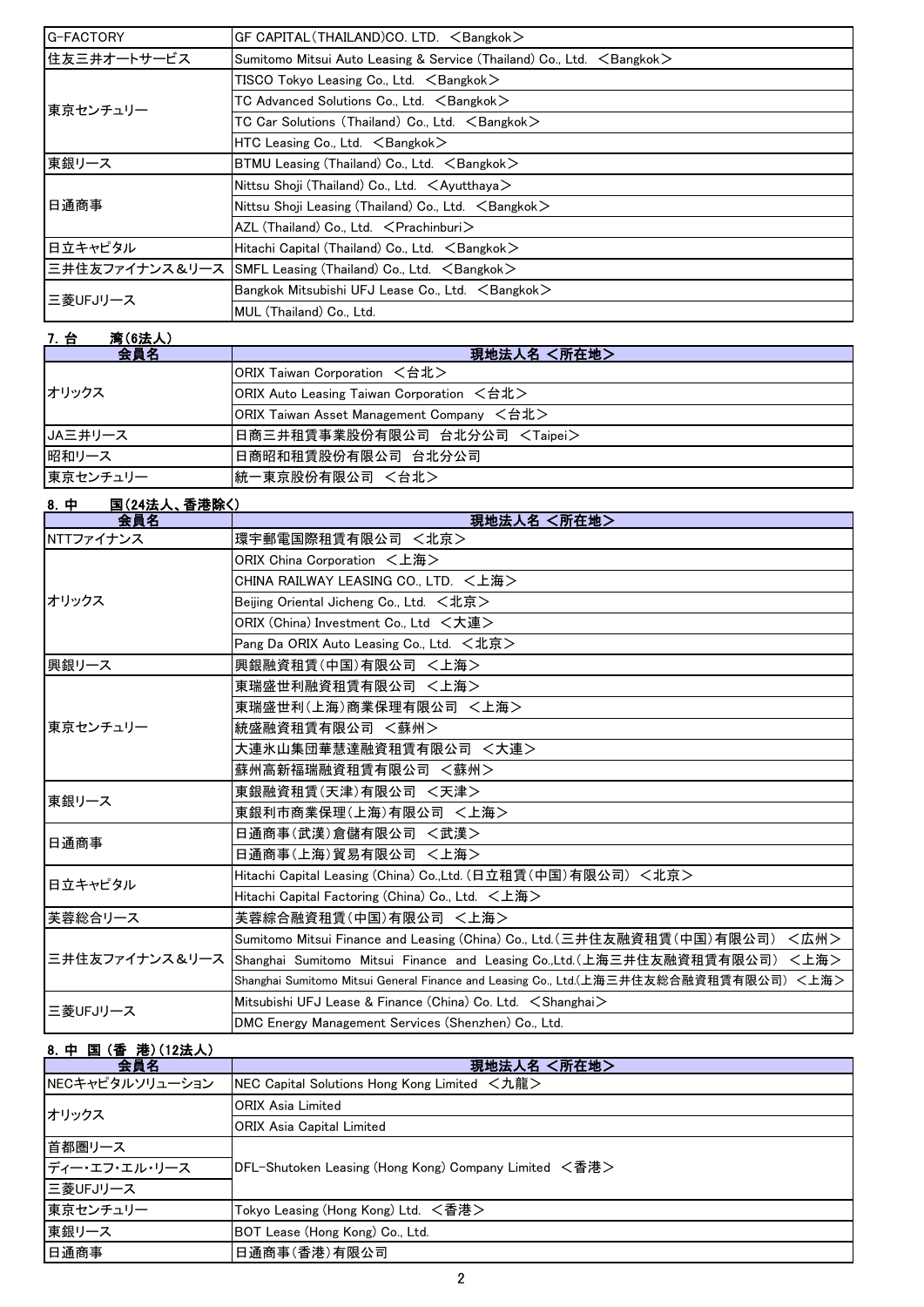|                 | Hitachi Capital (Hong Kong) Ltd. <hong kong=""></hong>                   |
|-----------------|--------------------------------------------------------------------------|
| 日立キャピタル         | Hitachi Capital Management (China) Ltd. <hong kong=""></hong>            |
| 芙蓉総合リース         | Fuyo General Lease (HK) Limited                                          |
| 三井住友ファイナンス&リース  | Sumitomo Mitsui Finance and Leasing (Hong Kong) Limited                  |
| 三菱UFJリース        | Mitsubishi UFJ Lease & Finance (Hong Kong) Limited <hong kong=""></hong> |
| 9. パキスタン(1法人)   |                                                                          |
| 会員名             | 現地法人名 <所在地>                                                              |
| オリックス           | ORIX Leasing Pakistan Limited <karachi></karachi>                        |
| 10. フィリピン(5法人)  |                                                                          |
| 会員名             | 現地法人名 <所在地>                                                              |
| オリックス           | ORIX METRO Leasing and Finance Corporation $\leq$ Makati city $\geq$     |
|                 | ORIX Auto Leasing Philippines Corporation $\,$ $<$ Makati city $\,>$     |
| 興銀リース           | Japan-PNB Leasing & Finance Corp. $\,<$ Manila $>$                       |
| 東京センチュリー        | BPI Century Tokyo Lease & Finance Corporation <manila></manila>          |
| 東銀リース           | BOT Lease and Finance Philippines, Inc. $\leq$ Manila $\geq$             |
| 11. マレーシア(11法人) |                                                                          |
| 会員名             | 現地法人名 <所在地>                                                              |
| NECキャピタルソリューション | NEC Capital Solutions Malaysia Sdn. Bhd. < Kuala Lumpur>                 |
|                 | ORIX Leasing Malaysia Berhad $\, <$ Kuala Lumpur $>$                     |
|                 | ORIX Credit Malaysia Sdn. Bhd. <kuala lumpu=""></kuala>                  |
| オリックス           | ORIX Car Rentals Sdn. Bhd. $\, <$ Kuala Lumpur $>$                       |
|                 | ORIX Rentec (Malaysia) Sdn. Bhd. <kuala lumpur=""></kuala>               |
|                 | ORIX Auto Leasing Malaysia Sdn. Bhd. ∠Kuala Lumpur>                      |
|                 | ORIX Asset Management Malaysia Sdn. Bhd. ∠Kuala Lumpur>                  |
| 東京センチュリー        | Tokyo Century Capital (Malaysia) Sdn. Bhd. < Kuala Lumpur>               |

| 三井住友ファイナンス&リース SMFL Leasing (Malaysia) Sdn. Bhd. <kuala lumpur=""></kuala> |  |
|----------------------------------------------------------------------------|--|

日通商事 Nittsu Shoji (Malaysia) Sdn.Bhd. <Johor> **日立キャピタル Hitachi Capital Malaysia Sdn.Bhd.** <Penang>

#### 12.ベトナム(3法人)

| 会員名      | 現地法人名 <所在地>                                                                                  |  |
|----------|----------------------------------------------------------------------------------------------|--|
| オリックス    | Indochina Capital Corporation $\lt$ Ho Chi Minh City $\gt$                                   |  |
| 日立キャピタル  | Hitachi Capital Corporation Vietnam Representative Office <ho chi="" minh=""></ho>           |  |
| 三菱UFJリース | Mitsubishi UFJ Lease & Finance Co. Ltd. Ho Chi Minh City Representative Office ∠Ho Chi Minh> |  |

### 13.モンゴル(2法人)

| 스듬성     | 現地法人名 <所在地>                               |
|---------|-------------------------------------------|
| エムジーリース | TDB Leasing LLC <ウランバートル>                 |
| オリックス   | TenGer Financial Group LLC < Ulaanbaatar> |

### 14.アラブ首長国連邦(1法人)

|               | 現地法人名 <所在地>                       |
|---------------|-----------------------------------|
| オリックス         | Al Hail ORIX Finance PSC < Dubai> |
| 15. オマーン(1法人) |                                   |

| .     | 【所在地】<br>現地法                                     |
|-------|--------------------------------------------------|
| オリックス | Oman ORIX Leasing Company SAOG <muscat></muscat> |
|       |                                                  |

#### 16.サウジアラビア(2法人) 会員名 現地法人名 <所在地> オリックス Saudi ORIX Leasing Company <Riyadh> 三菱UFJリース Ajil Financial Services Company Ltd. <Jeddah>

### 17.トルコ(1法人)

| 会員名            | 現地法人名 <所在地>                                                                       |
|----------------|-----------------------------------------------------------------------------------|
| 三菱UFJリース       | Ekim Turizm Ticaret Ve Sanayi A.S. $\leq$ Istanbul $\geq$                         |
| 18. バーレーン(1法人) |                                                                                   |
|                | 現地法人名 <所在地>                                                                       |
| オリックス          | The Mediterranean & Gulf Insurance & Reinsurance Company B.S.C. $\leq$ Manama $>$ |

#### [北米・中南米](4カ国、27法人)

| 19. アメリカ合衆国(20法人) |                                                     |
|-------------------|-----------------------------------------------------|
|                   | 〈所在地〉<br>現地法人名                                      |
| <b>INTTファイナンス</b> | Leasing (U.S.A.), Inc. $\lt$ New York $\gt$<br>INTT |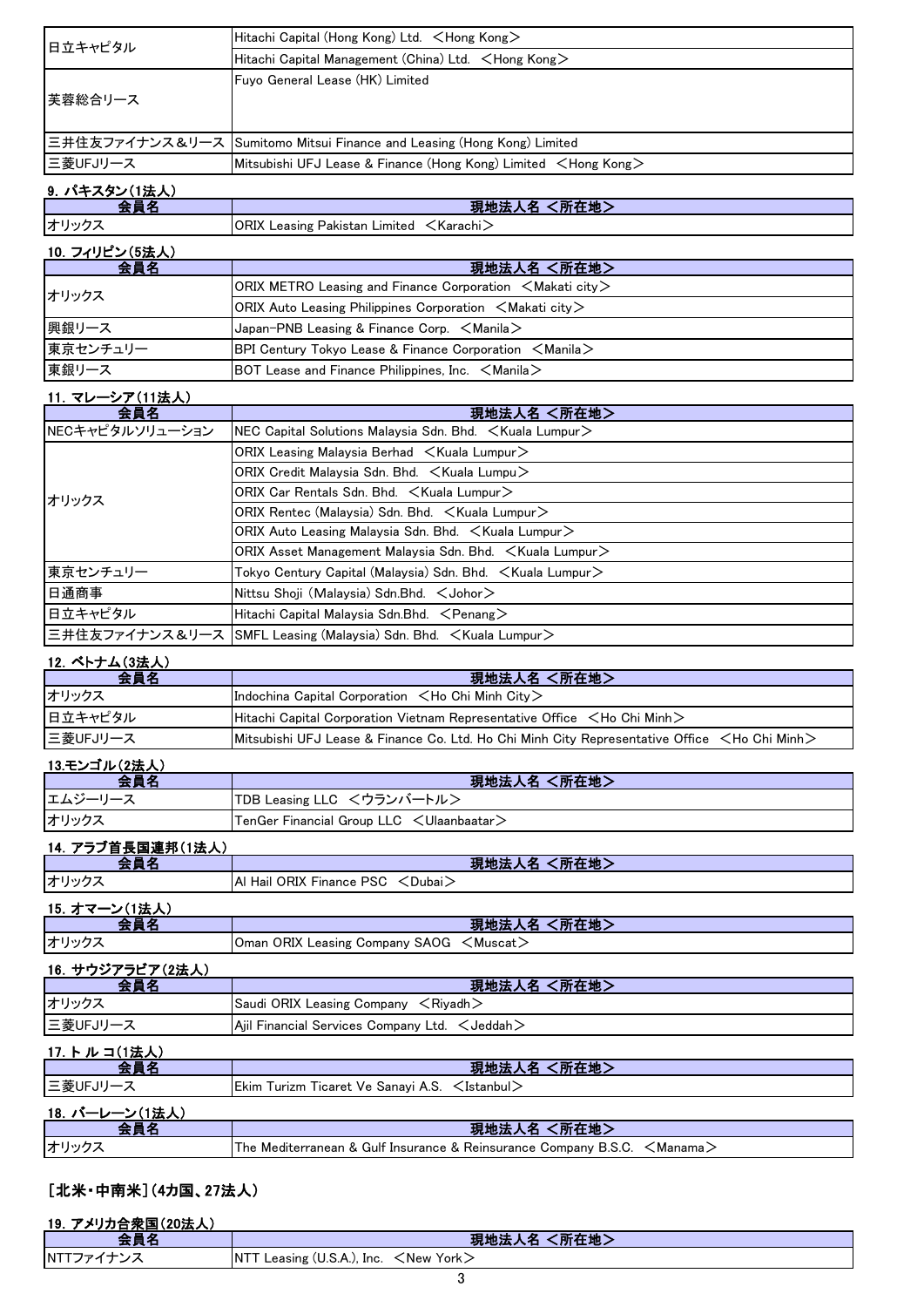| オリックス    | ORIX USA Corporation <dallas, tx=""></dallas,>                       |
|----------|----------------------------------------------------------------------|
|          | RED Capital Group, LLC < Columbus, OH>                               |
|          | Mariner Investment Group LLC <harrison, ny=""></harrison,>           |
|          | Boston Financial Investment Management L.P                           |
|          | Ormat Technologies, Inc.                                             |
|          | Lancaster Pollard Holdings, LLC                                      |
|          | JA Mitsui Leasing Capital Corporation $\leq$ New York $\geq$         |
| JA三井リース  | Mitsui Rail Capital LLC. $\lt$ Chicago $\gt$                         |
|          | CSI Leasing, Inc. $\leq$ St. Louis $\geq$                            |
| 東京センチュリー | Tokyo Century (USA) Inc. <purchase, ny=""></purchase,>               |
|          | TC Skyward Aviation U.S., Inc. <new york=""></new>                   |
|          | GA Telesis, LLC <florida></florida>                                  |
| 日通商事     | Nittsu Shoji U.S.A., Inc. $\leq$ Arlington Heights, IL $>$           |
|          | NEX Transport Inc. $\leq$ East Liberty, OH $>$                       |
| 日立キャピタル  | Hitachi Capital America Corp. <norwalk, ct=""></norwalk,>            |
| 芙蓉総合リース  | Fuyo General Lease (USA) Inc. $\leq$ New York $\geq$                 |
| 三菱UFJリース | Mitsubishi UFJ Lease & Finance (U.S.A.) Inc. $\leq$ Florence, KY $>$ |
|          | Jackson Square Aviation, LLC $\leq$ San Francisco, CA $>$            |
|          | Beacon Intermodal Leasing, LLC <boston, ma=""></boston,>             |

### 20. カナダ(3法人)

| 会員名     | 現地法人名 <所在地>                                           |
|---------|-------------------------------------------------------|
| 日立キャピタル | Hitachi Capital Canada Corp. <toronto></toronto>      |
|         | <b>CLE Capital Inc.</b>                               |
| 芙蓉総合リース | Fuyo General Lease (Canada) Inc. $\leq$ Tronto $\geq$ |

## 21.ブラジル(2法人)

| 会員名   | 現地法人名 <所在地>                                                             |
|-------|-------------------------------------------------------------------------|
| オリックス | $ ORIX$ Brazil Investments and Holdings Limited $\leq$ Sao Paulo $\geq$ |
|       | <b>IRB Capital Empreendimentos S.A.</b> $\leq$ Sao Paulo $\geq$         |

### 22.メキシコ(2法人)

| 会員名  | (所在地)<br>現地法人名                                          |
|------|---------------------------------------------------------|
| 東銀リー | IBOT !<br>ˈ Lease Mexico S.A. de C.V. <mexico></mexico> |
| 日通商事 | Nittsu Shoji (Mexico) S.A.de C.V.                       |

### [欧州](6カ国、20法人)

#### 23. アイルランド(8法人)

| 会員名      | 現地法人名 <所在地>                                                                            |
|----------|----------------------------------------------------------------------------------------|
| オリックス    | ORIX Aviation Systems Limited <dublin></dublin>                                        |
| 東京センチュリー | TC Aviation Capital Ireland Ltd. $\lt$ Dublin $\gt$                                    |
|          | TC Skyward Aviation Ireland Ltd. < Dublin>                                             |
| 芙蓉総合リース  | $FGL$ Aircraft Ireland Limited $\langle$ Dublin $\rangle$                              |
|          | 三井住友ファイナンス&リース SMBC Aviation Capital Limited                                           |
| 三菱UFJリース | Mitsubishi UFJ Lease & Finance (Ireland) Designated Activity Company $\leq$ Dublin $>$ |
|          | Jackson Square Aviation Ireland Limited <dublin></dublin>                              |
|          | Engine Lease Finance Corporation $\leq$ Shannon $\geq$                                 |

## 24. イギリス(4法人)

| 会員名      | 現地法人名 <所在地>                                                         |
|----------|---------------------------------------------------------------------|
| 興銀リース    | IBJ Leasing (UK) Limited $\lt$ London $\gt$                         |
| 東京センチュリー | Tokyo Leasing (UK) $PLC \leq$ London $>$                            |
| 日立キャピタル  | Hitachi Capital (UK) $PLC \leq$ Surrey $>$                          |
| 芙蓉総合リース  | Aircraft Leasing and Management Limited $\langle$ Crawley $\rangle$ |

#### 25.オランダ(3法人)

| 会員名     | 現地法人名 <所在地>                                               |
|---------|-----------------------------------------------------------|
| オリックス   | $\sf IR$ obeco Groep N.V. $<$ Rotterdam $>$               |
| 日立キャピタル | $\sqrt{\frac{1}{2}}$ Noordlease B.V. $\leq$ Groningen $>$ |
|         | 三井住友ファイナンス&リース SMBC Aviation Capital Netherlands B.V.     |